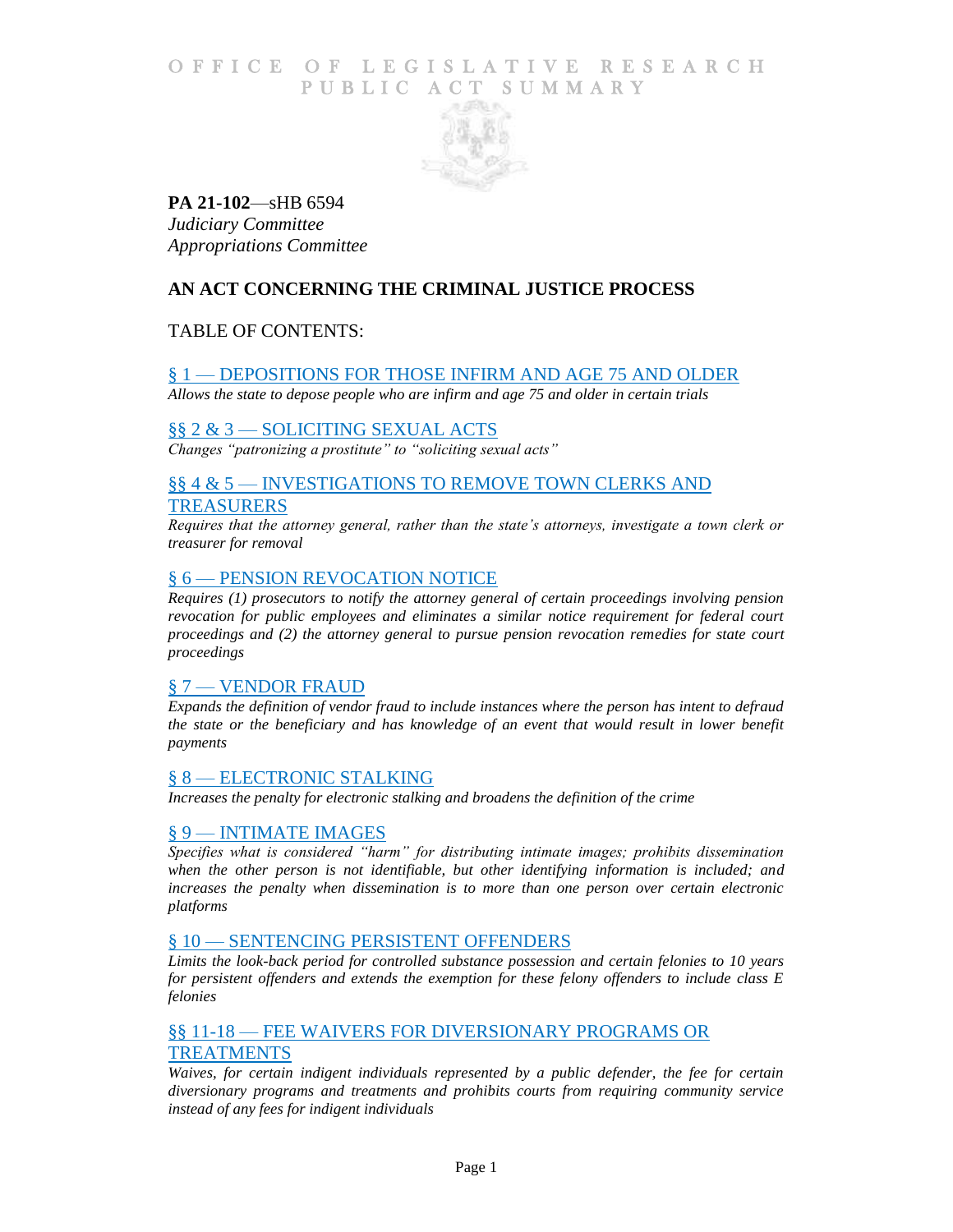## §§ 14 & 19 - [NARCOTIC DRUG STORAGE](#page-5-2)

*[Adds a penalty for failure to keep a narcotic in the original container and allows violators to take](#page-5-3)  [the pretrial drug education and community service program](#page-5-3)*

# § 20 — [FINE FOR FAILING TO PAY OR ACT FOR CERTAIN](#page-6-0)  [INFRACTIONS OR VIOLATIONS](#page-6-0)

*[Reduces certain penalties when a person fails to pay or respond to infractions or violations](#page-6-1)*

## § 21 — [PRE-SENTENCE CONFINEMENT](#page-6-2) CREDIT

*[Allows for pre-sentence confinement credit on concurrent sentences and provides that consecutive](#page-6-3)  [sentences are only counted once](#page-6-3)*

#### §§ 22-24 – [SALE OR POSSESSION OF DRUGS IN DRUG-FREE ZONES](#page-7-0)

*[Reduces the \(1\) scope of laws enhancing the penalties for illegal drug activities in drug-free zones](#page-7-1)  [and \(2\) size of these zones from 1,500 to 200 feet](#page-7-1)*

#### § 25 — [SENTENCE MODIFICATIONS](#page-8-0)

*[Expands eligibility for sentence modification by allowing the court, without an agreement between](#page-8-1)  [the defendant and the state, to modify sentences, including those under plea agreements with](#page-8-1)  [seven years or less of actual incarceration](#page-8-1)*

EFFECTIVE DATE: October 1, 2021, except the sentence modification provisions (§ 25) are effective upon passage.

## <span id="page-1-0"></span>§ 1 — DEPOSITIONS FOR THOSE INFIRM AND AGE 75 AND OLDER

<span id="page-1-1"></span>*Allows the state to depose people who are infirm and age 75 and older in certain trials* 

Existing law allows defendants to ask a Superior Court judge or the court to depose a witness if it appears the witness's testimony will be required at trial and he or she will be unable to testify. The act additionally allows this for witnesses who are infirm and age 75 or older in any case involving an offense where the punishment may be imprisonment of more than one year.

Prior law allowed witness depositions to be taken before a commissioner or magistrate that the court or judge designated. The act also allows these depositions to be before a judge.

## <span id="page-1-2"></span>§§ 2 & 3 — SOLICITING SEXUAL ACTS

<span id="page-1-3"></span>*Changes "patronizing a prostitute" to "soliciting sexual acts"*

The act changes the crime of "patronizing a prostitute" to "soliciting sexual acts."

# <span id="page-1-4"></span>§§ 4 & 5 — INVESTIGATIONS TO REMOVE TOWN CLERKS AND TREASURERS

<span id="page-1-5"></span>*Requires that the attorney general, rather than the state's attorneys, investigate a town clerk or treasurer for removal*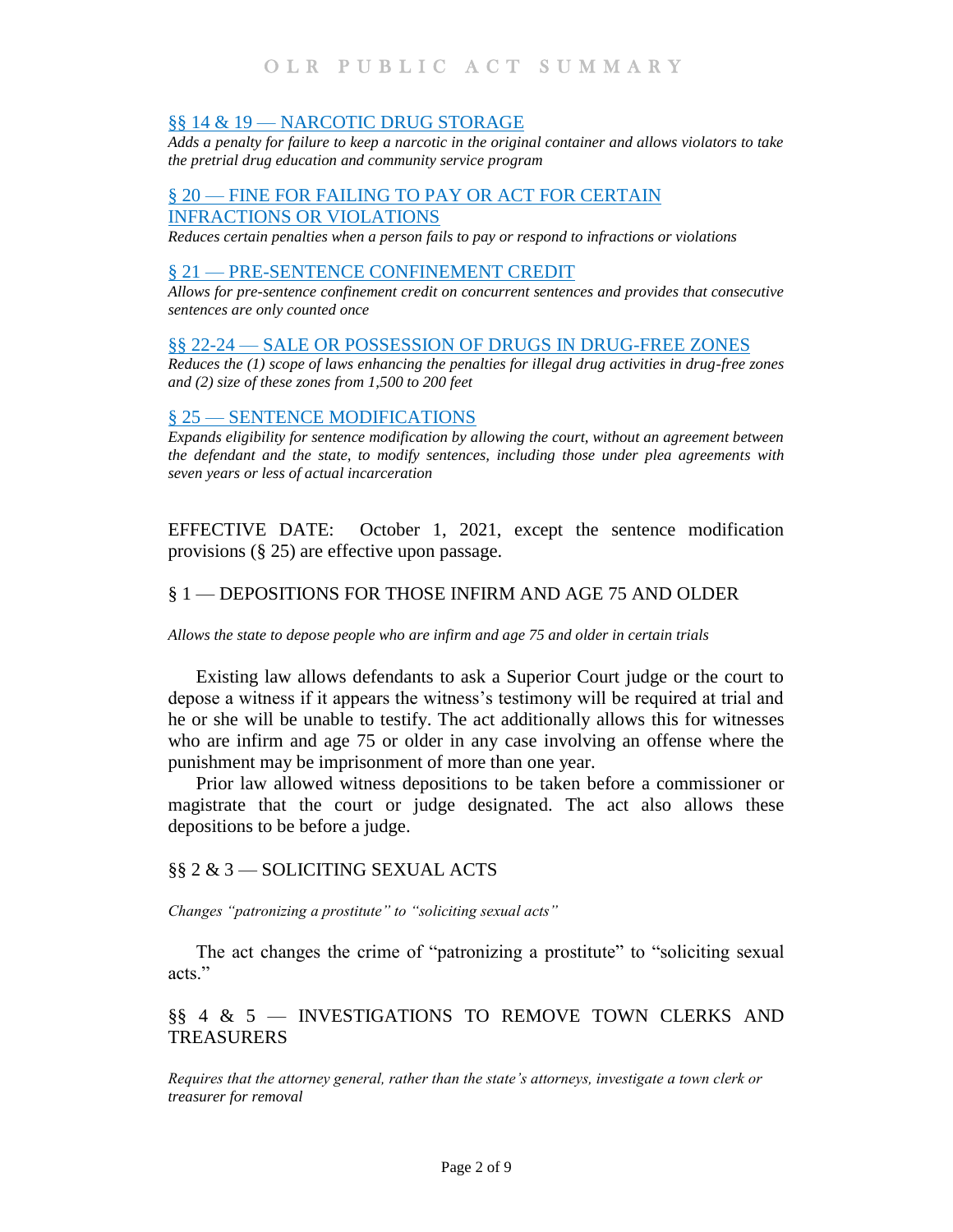The act transfers from the state's attorneys to the attorney general the responsibility for investigating a town clerk or treasurer for removal. As under prior law for state's attorneys, the act requires the attorney general to, among other things, investigate charges of misconduct, willful and material neglect of duty, or incompetent conduct. Additionally, the attorney general has the power to, among other things, summon witnesses, require the production of necessary documents, and represent the state in removal hearings.

## <span id="page-2-0"></span>§ 6 — PENSION REVOCATION NOTICE

<span id="page-2-1"></span>*Requires (1) prosecutors to notify the attorney general of certain proceedings involving pension revocation for public employees and eliminates a similar notice requirement for federal court proceedings and (2) the attorney general to pursue pension revocation remedies for state court proceedings* 

Prior law required the attorney general to notify the prosecutor of the existence of the pension revocation law when the defendant in a state or federal court criminal proceeding was a public official or state or municipal employee charged with a crime related to his or her office. The act instead requires the prosecutor to notify the attorney general of the proceeding and eliminates the notice requirement for federal court proceedings. For state court proceedings, the act also requires the attorney general to pursue the remedies under the pension revocation law (e.g., fines, restitution, or other monetary orders paid from the official's or employee's pension).

## <span id="page-2-2"></span>§ 7 — VENDOR FRAUD

<span id="page-2-3"></span>*Expands the definition of vendor fraud to include instances where the person has intent to defraud the state or the beneficiary and has knowledge of an event that would result in lower benefit payments* 

Under existing law, a person commits vendor fraud when the person, acting on his or her own or on an entity's behalf, provides goods or services to public assistance beneficiaries (including Medicaid) under certain circumstances with the intent to defraud either the state or the beneficiary. The act expands the circumstances that constitute vendor fraud to include instances where the person has knowledge of the occurrence of any event affecting (1) his or her initial or continued right to the benefit or payment, or (2) the initial or continued right to the benefit or payment of any beneficiary he or she applied for or is receiving the benefit or payment for, and the person conceals or does not disclose the event intending to fraudulently secure the benefit or payment either in a greater amount or quantity than is due or when no benefit or payment is allowed.

By law, there are six degrees of vendor fraud, with penalties ranging from a class C misdemeanor to a class B felony (see Table on Penalties), depending on the amount of goods or services involved.

## <span id="page-2-4"></span>§ 8 — ELECTRONIC STALKING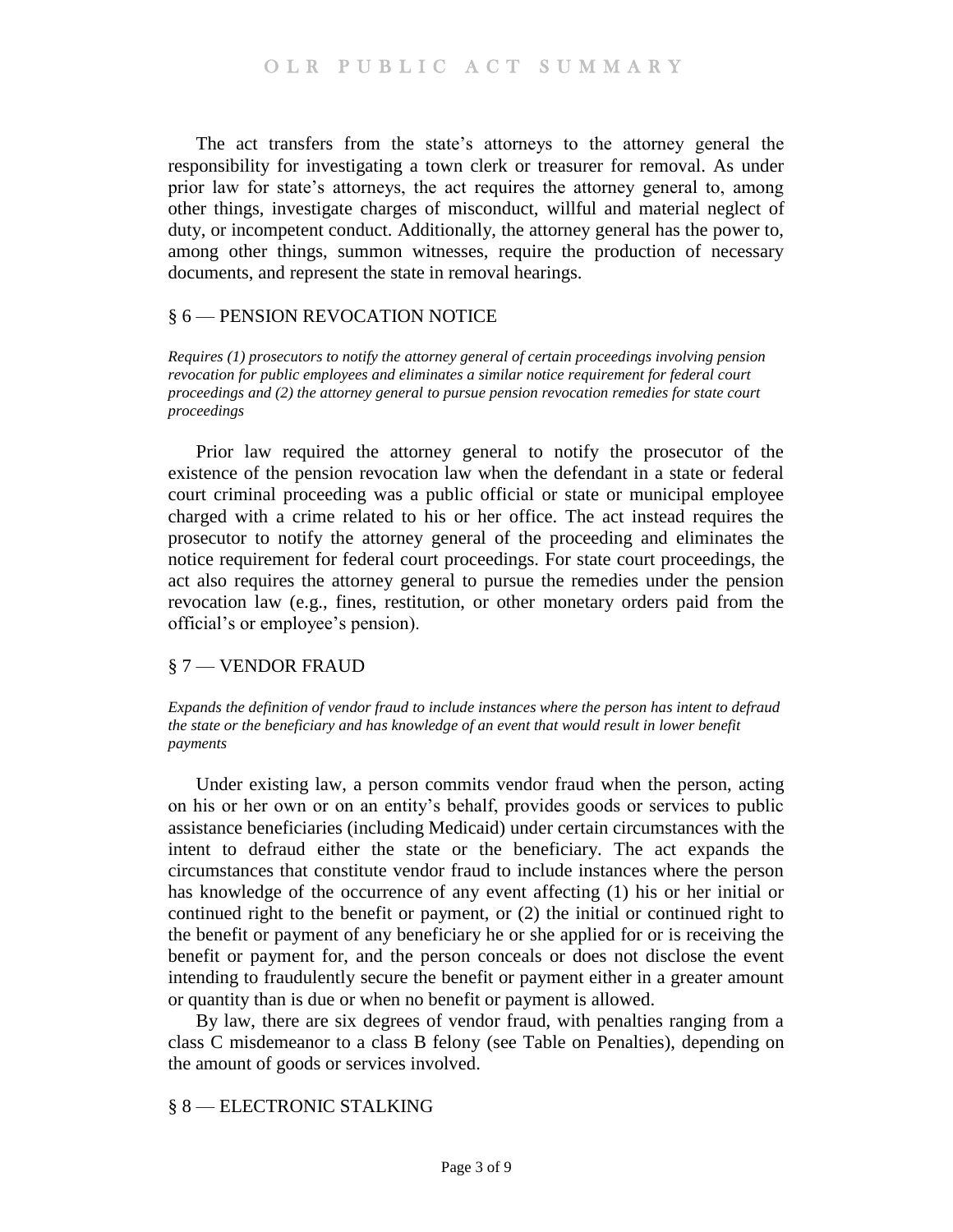#### <span id="page-3-0"></span>*Increases the penalty for electronic stalking and broadens the definition of the crime*

Under prior law, a person was guilty of electronic stalking when he or she recklessly caused another person to reasonably fear for his or her physical safety by willfully and repeatedly using a global positioning system or similar electronic monitoring system to remotely determine or track the person's position or movement. The act generally broadens the crime's definition to intending to kill, injure, harass, or intimidate another person by using an interactive computer service or electronic communication service, electronic communication system, or electronic monitoring system to place the other person under surveillance or engage in other conduct that (1) places the other person or their immediate family member or intimate partner in a reasonable fear of death or serious bodily injury or (2) causes, attempts to cause, or is reasonably expected to cause substantial emotional distress to these individuals.

Under the act, an "immediate family member" means (1) a person's spouse, parent, brother, sister, or child, or the person to whom the person stands in loco parentis (i.e., in place of a parent) or (2) any person living in the household and related to the person by blood or marriage. "Intimate partner" means a (1) former spouse; (2) person who has a child in common with the person regardless of whether he or she is or has been married or are living or have lived together at any time; or (3) person in, or who has recently been in, a dating relationship with the person.

The act increases the penalty from a class B misdemeanor to a class D felony.

#### <span id="page-3-1"></span>§ 9 — INTIMATE IMAGES

<span id="page-3-2"></span>*Specifies what is considered "harm" for distributing intimate images; prohibits dissemination when the other person is not identifiable, but other identifying information is included; and increases the penalty when dissemination is to more than one person over certain electronic platforms*

#### *"Harm"*

By law, a person is guilty of unlawful dissemination of an intimate image when the person intentionally disseminates an intimate image without the other person's consent, knowing that the other person believed the image would not be disseminated, and the other person suffers harm because of the dissemination.

The act specifies that "harm" includes subjecting the other person to hatred, contempt, ridicule, physical or financial injury, psychological harm, or serious emotional distress.

#### *Identifiable Information*

Under prior law, there were certain circumstances where disseminating these images was not a crime, including, among others, when the other person is not clearly identifiable. But under the act, the exemption does not apply if there is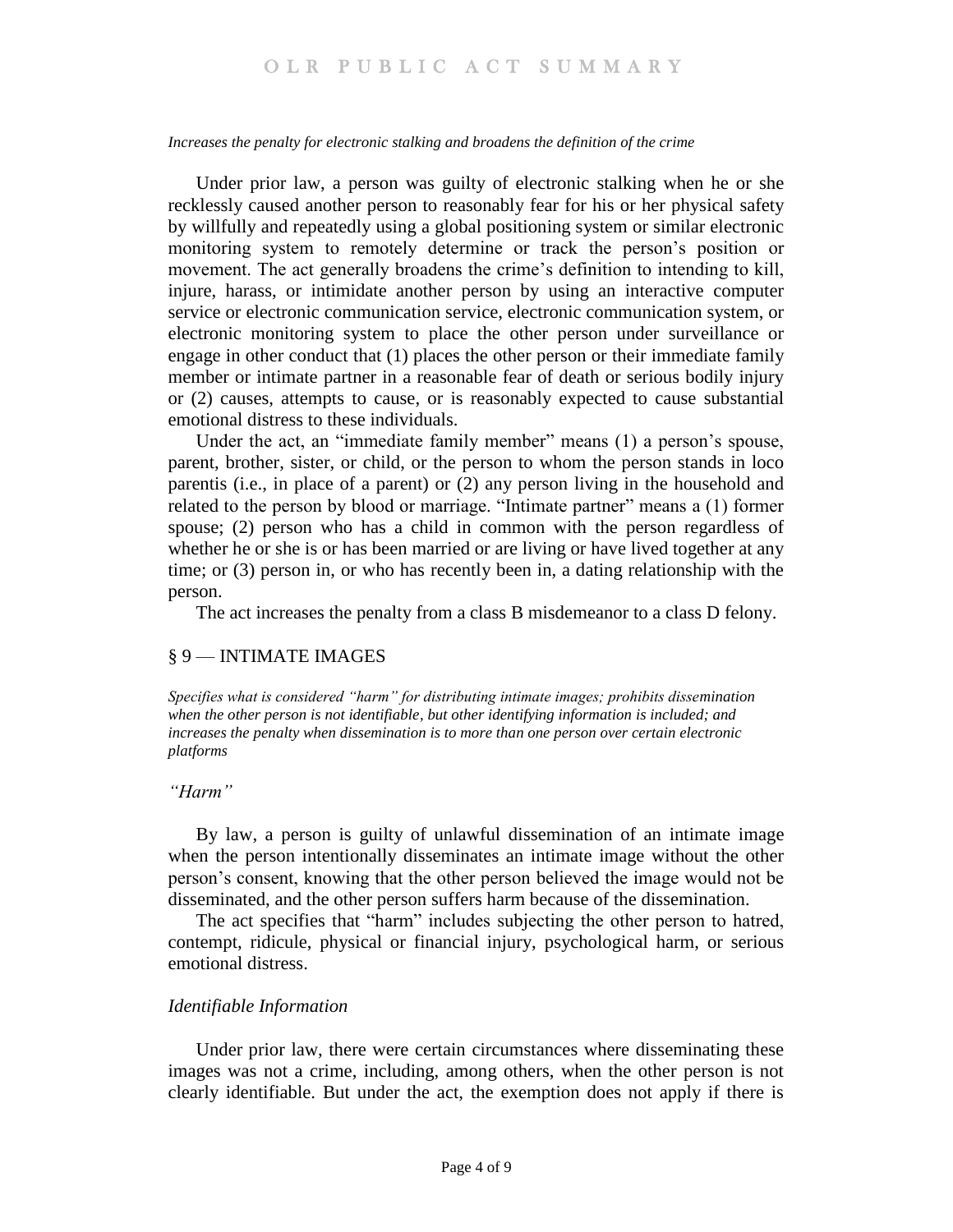personally identifying information associated with or accompanying the image.

## *Increased Penalty*

The act increases the penalty, from a class A misdemeanor to a class D felony, if the unlawful dissemination is to more than one person by means of an interactive computer service, an information service, or a telecommunications service.

Under the act, "interactive computer service" means any information service, system, or access software provider that provides or enables computer access by multiple users to a computer server, including a service or system that provides access to the Internet, and the systems libraries or educational institutions operate or offer services for (47 U.S.C. § 230).

"Information service" means the offering of a capability for generating, acquiring, storing, transforming, processing, retrieving, utilizing, or making available information via telecommunications, and includes electronic publishing, but excludes any use of any such capability for managing, controlling, or operating a telecommunications system or managing a telecommunications service (47 U.S.C. § 153).

"Telecommunications service" means any transmission in one or more geographic areas (1) between or among points the user specifies; (2) of information of the user's choosing; (3) without change in the information's form or content as sent and received; (4) by electromagnetic transmission means, including fiber optics, microwave, and satellite; (5) with or without benefit of any closed transmission medium; and (6) including all instrumentalities, facilities, apparatus, and services, except customer premises equipment, which are used for collecting, storing, forwarding, switching, and delivering such information and are essential to the transmission (CGS § 16-247a).

# <span id="page-4-0"></span>§ 10 — SENTENCING PERSISTENT OFFENDERS

<span id="page-4-1"></span>*Limits the look-back period for controlled substance possession and certain felonies to 10 years for persistent offenders and extends the exemption for these felony offenders to include class E felonies*

By law, to be considered a persistent offender a person must (1) stand convicted of certain crimes and (2) have a prior conviction of certain crimes. The act limits the look-back period for qualifying felonies for prior convictions to 10 years for controlled substance possession violations and certain other felonies and extends the exemption to include class E felonies.

Under prior law, a persistent offender for possession of a controlled substance was someone convicted of a controlled substance possession violation who had two prior controlled substance possession convictions. The act limits the lookback to 10 years.

Under prior law, a persistent felony offender was someone convicted of a felony, other than a class D felony, who has been convicted twice before of these felonies. The act (1) extends the exemption to also include class E felonies and (2)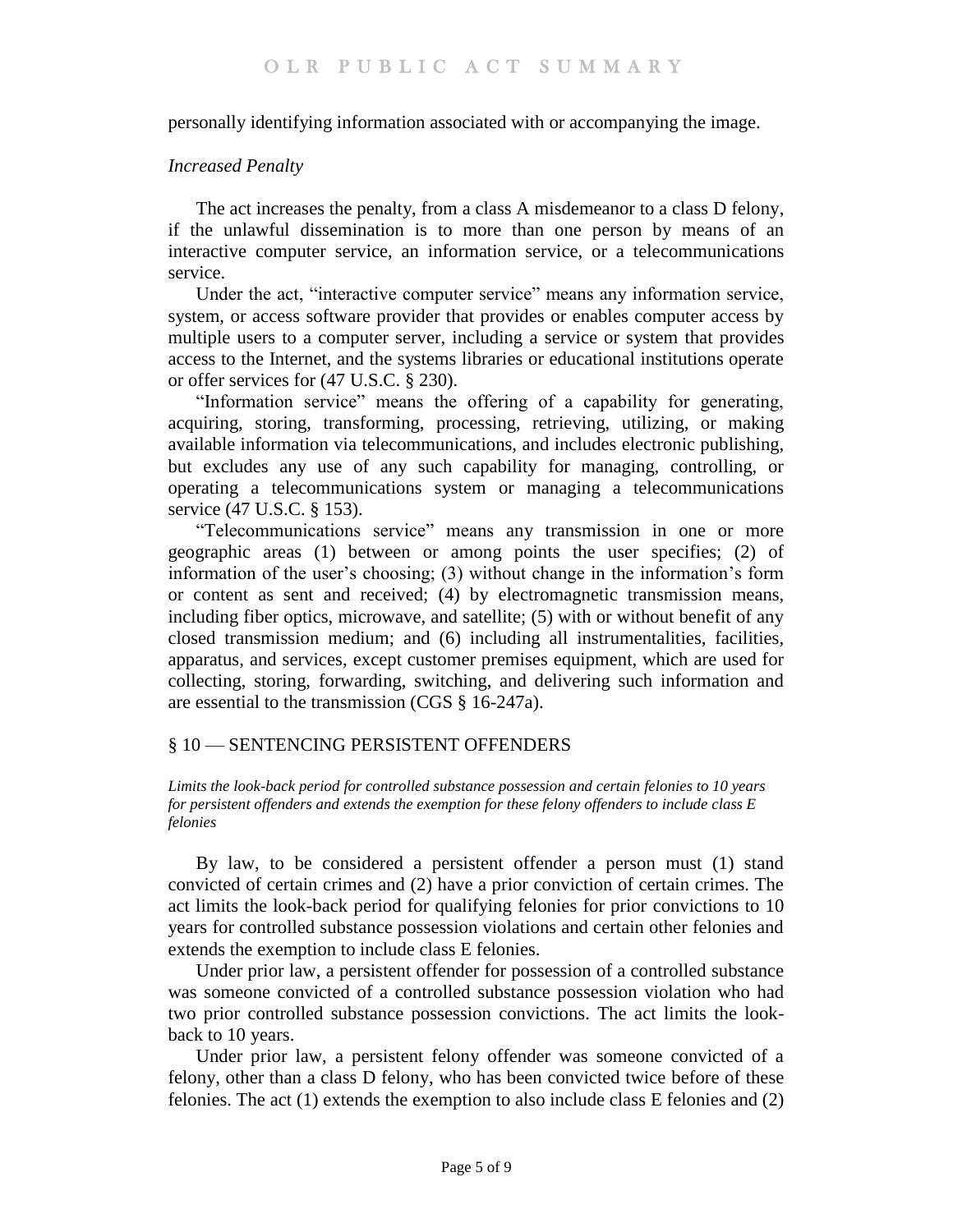limits the look-back period to 10 years.

## <span id="page-5-0"></span>§§ 11-18 — FEE WAIVERS FOR DIVERSIONARY PROGRAMS OR TREATMENTS

<span id="page-5-1"></span>*Waives, for certain indigent individuals represented by a public defender, the fee for certain diversionary programs and treatments and prohibits courts from requiring community service instead of any fees for indigent individuals*

#### *Fee Waivers*

For individuals, including students' parents or guardians, as applicable, who are indigent and eligible for a public defender, the act waives the fees for certain diversionary programs. In some programs, it also eliminates the requirement that good cause be shown or that the fee would cause economic hardship. The act waives the fees for the following programs:

- 1. community service labor (CGS § 53a-39c),
- 2. accelerated pretrial rehabilitation (CGS § 54-56e),
- 3. pretrial alcohol education for certain motor vehicle violations (CGS § 54- 56g),
- 4. pretrial drug education and community service for certain dependencyproducing drug offenses (CGS § 54-56i),
- 5. pretrial school violence prevention (CGS § 54-56j), and
- 6. pretrial family violence education (CGS § 46b-38c).

Under existing law, indigent individuals are exempt from these program fees upon the filing of indigent status, its confirmation, and entering of the finding.

The act prohibits anyone from being denied a Department of Mental Health and Addiction Services clinical examination to determine alcohol or drug dependency due to inability to pay the associated fees or costs of the exam or program. It waives the fees through the processes described above.

Under prior law, a person granted suspended prosecution for drug or alcohol dependence treatment could be deemed indigent if the court determined the person had an estate insufficient to provide for the person's support or there was no other person legally liable or able to support them. The act also allows individuals to be deemed indigent if they have been determined indigent and eligible for a public defender to be appointed on their behalf.

The act makes minor, technical, and conforming changes.

#### *Community Service Prohibition*

Additionally, the act prohibits the court from requiring community service instead of paying the fee if waived for any of the programs described above.

## <span id="page-5-2"></span>§§ 14 & 19 — NARCOTIC DRUG STORAGE

<span id="page-5-3"></span>*Adds a penalty for failure to keep a narcotic in the original container and allows violators to take the pretrial drug education and community service program*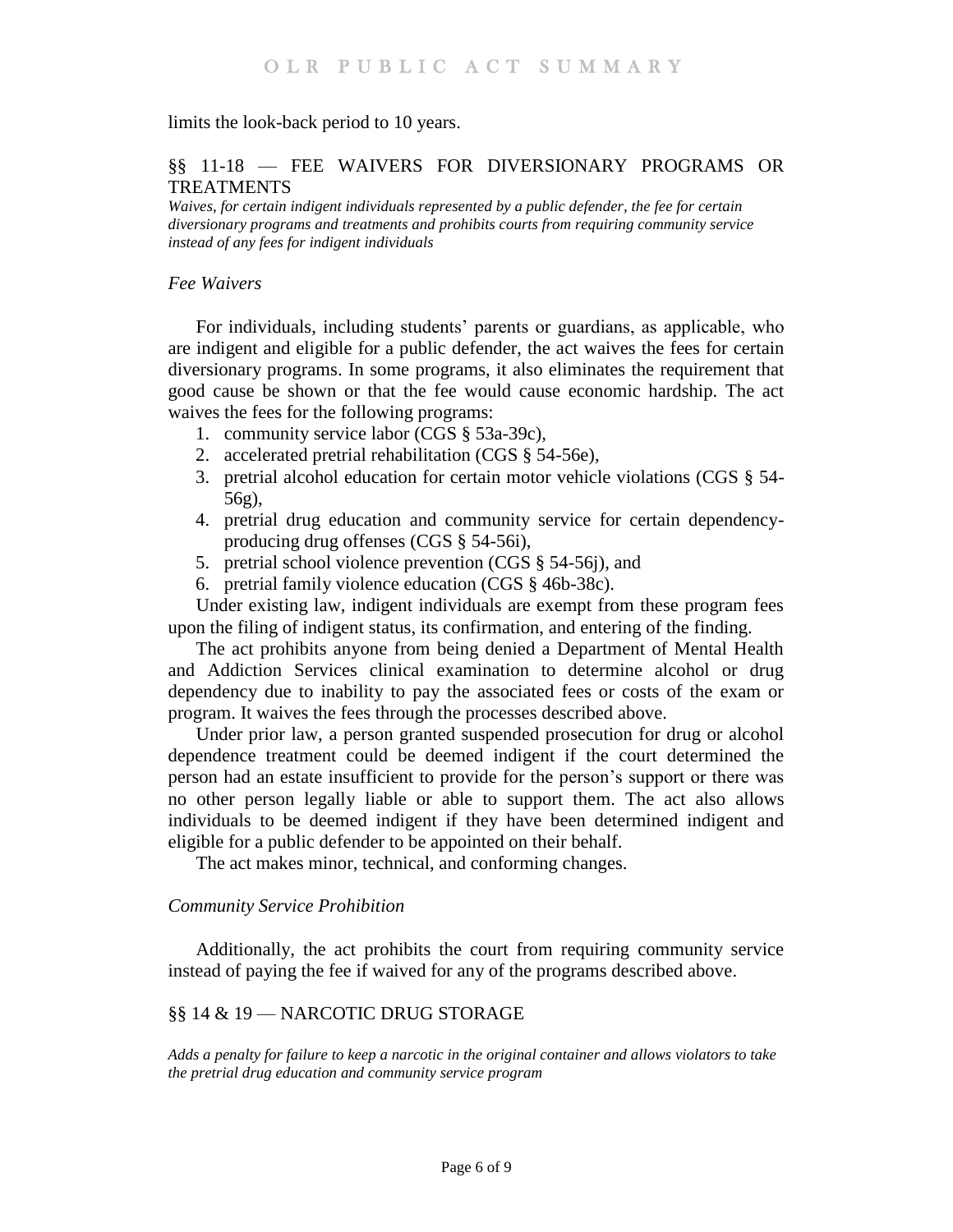#### *Penalty*

By law, a person who legally has any narcotic drug may only possess it in the container in which it was delivered. The act makes anyone who fails to do this guilty of a class D misdemeanor. Under prior law, a person who violated a dependency-producing drug provision without a specified penalty was subject to, for (1) a first offense, a fine of up to \$3,500, imprisonment of up to two years, or both; and (2) any subsequent offense, a class C felony.

The act's penalties do not apply to anyone who in good faith places the narcotic in either a (1) pill box, case, or organizer stored within his or her residence, or (2) secured or locked pill box, case, or organizer, if these objects are accompanied by proof of the person's prescription.

#### *Pretrial Drug Education and Community Service Program*

The act allows certain individuals charged with improper storage to take the pretrial drug education and community service program. As under existing law, individuals are generally ineligible to participate if they have already previously participated twice in this program, or its predecessor or community service programs. The program has a \$100 application fee, \$150 evaluation fee, and \$600 program fee, unless waived (see above). (PA 21-1, June Special Session (JSS), §§ 166 & 169, sunsets this pretrial program but establishes a similar program for people charged with drug possession, paraphernalia, and narcotic storage crimes.)

Among other things, the program consists of 15 sessions of drug education, at least 15 sessions of substance abuse treatment, and community service. As under existing law, if a person successfully completes the program, the court dismisses the charges, but those who do not complete the program must return to court to face the original charges.

# <span id="page-6-0"></span>§ 20 — FINE FOR FAILING TO PAY OR ACT FOR CERTAIN INFRACTIONS OR VIOLATIONS

#### <span id="page-6-1"></span>*Reduces certain penalties when a person fails to pay or respond to infractions or violations*

Under prior law, a person charged with an infraction who failed to pay the fine and additional fee, failed to send in a plea of not guilty by the answer date, or willfully failed to appear at a required scheduled court appearance date was guilty of a class C misdemeanor. But for certain infractions or violations, failing to pay the fine and fees, failing to send in a timely plea, or willfully failing to appear in court was a class A misdemeanor. The act reduces these penalties to an unclassified misdemeanor for which violators may be subject to up to 10 days' imprisonment.

#### <span id="page-6-2"></span>§ 21 — PRE-SENTENCE CONFINEMENT CREDIT

<span id="page-6-3"></span>*Allows for pre-sentence confinement credit on concurrent sentences and provides that consecutive sentences are only counted once*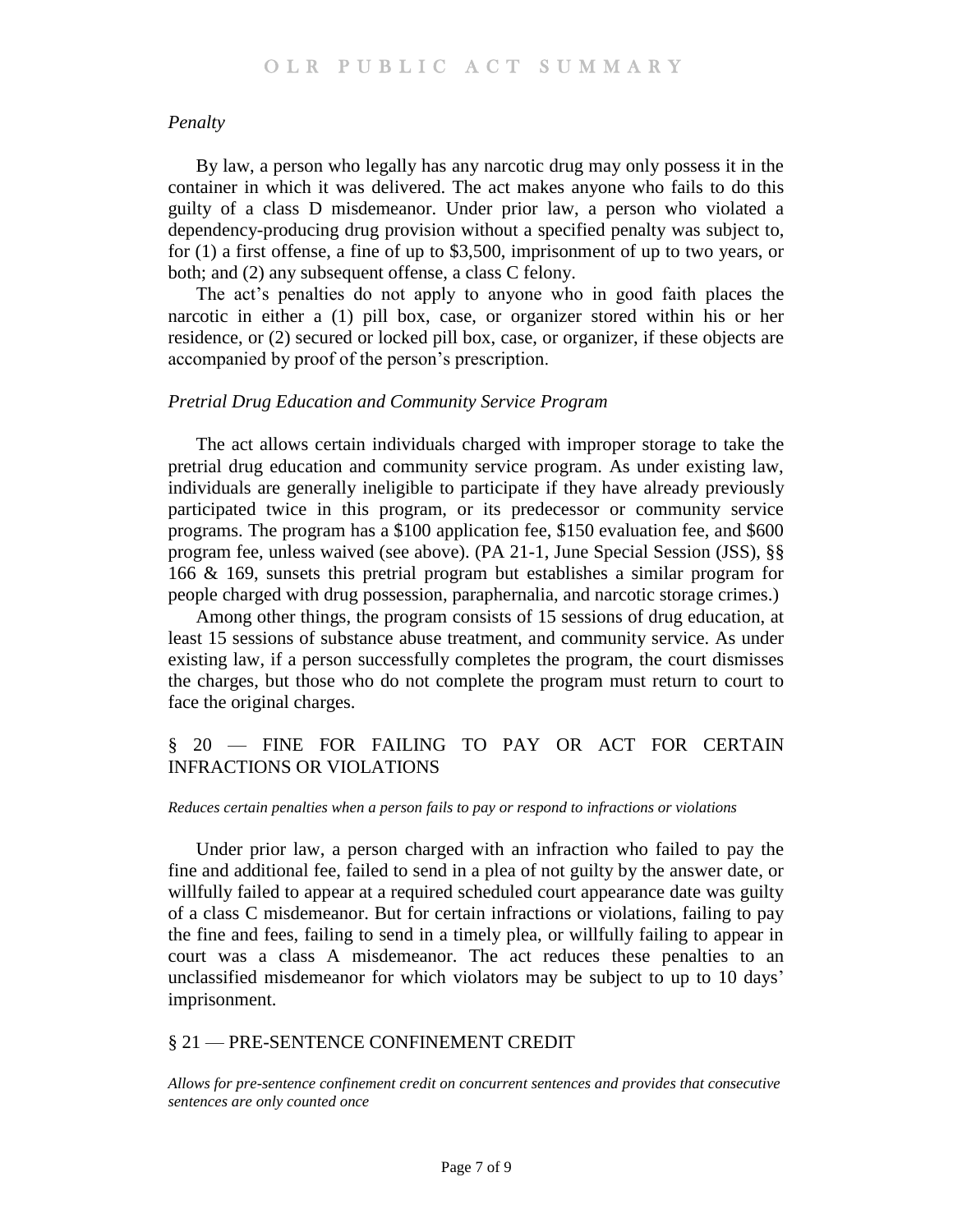Under existing law, anyone who was confined in a community correctional center or a correctional institution for an offense, under a mittimus (an order to arrest and bring a person before the court) or because the person is unable to obtain bail or is denied bail, must, if subsequently imprisoned, have their sentence reduced by the number of days they spent in pre-sentence confinement.

In calculating these credits under the act for offenses committed on or after October 1, 2021, each day of pre-sentence confinement is counted (1) equally in reducing any concurrent sentence imposed for any offense pending at the time the sentence was imposed, but (2) only once in reducing any imposed consecutive sentence. Prior law allowed the credit to be counted only once for reducing all sentences.

These provisions apply only to people whose inability to obtain bail or bail denial is the sole reason for their presentence confinement. However, if a person is imprisoned at the same time he or she is in presentence confinement on another charge and the conviction for the imprisonment is reversed on appeal, the person is entitled, in any subsequent sentencing, to a reduction based on the presentence confinement.

Under the act, in the case of a fine, each day spent confined before sentencing is credited against the sentence at a per day rate equal to the average daily cost of incarceration as the correction commissioner determines.

## <span id="page-7-0"></span>§§ 22-24 — SALE OR POSSESSION OF DRUGS IN DRUG-FREE ZONES

<span id="page-7-1"></span>*Reduces the (1) scope of laws enhancing the penalties for illegal drug activities in drug-free zones and (2) size of these zones from 1,500 to 200 feet* 

The act reduces the scope of laws enhancing the penalties for illegal drug activities near schools, licensed childcare centers, and public housing projects (i.e., drug-free zones). It reduces the size of these zones from 1,500 to 200 feet and specifies that they are measured from the perimeter of the property.

The act also provides that for the enhanced penalty to apply for these crimes, the offender must commit the crime with the intent to do so in a specific location which the trier of fact (i.e., the jury or judge) determines is within the zone. To the extent this provision applies to illegal drug sales and related crimes, it codifies case law (e.g., *State v. Denby*, 235 Conn. 477 (1995)).

Drug-free zones, which the act reduces from 1,500 to 200 feet, generally require a mandatory sentence, in addition and consecutive to any prison term imposed for the underlying crime, as follows:

- 1. one year for various drug paraphernalia crimes near a public or private elementary or secondary school when the defendant is not enrolled there as a student;
- 2. class A misdemeanor with a required prison and probation sentence for possessing illegal drugs near a public or private elementary or secondary school when the defendant is not enrolled there as a student, or near a licensed child care center identified by a conspicuous sign; or
- 3. three years for selling illegal drugs, transporting or possessing them with